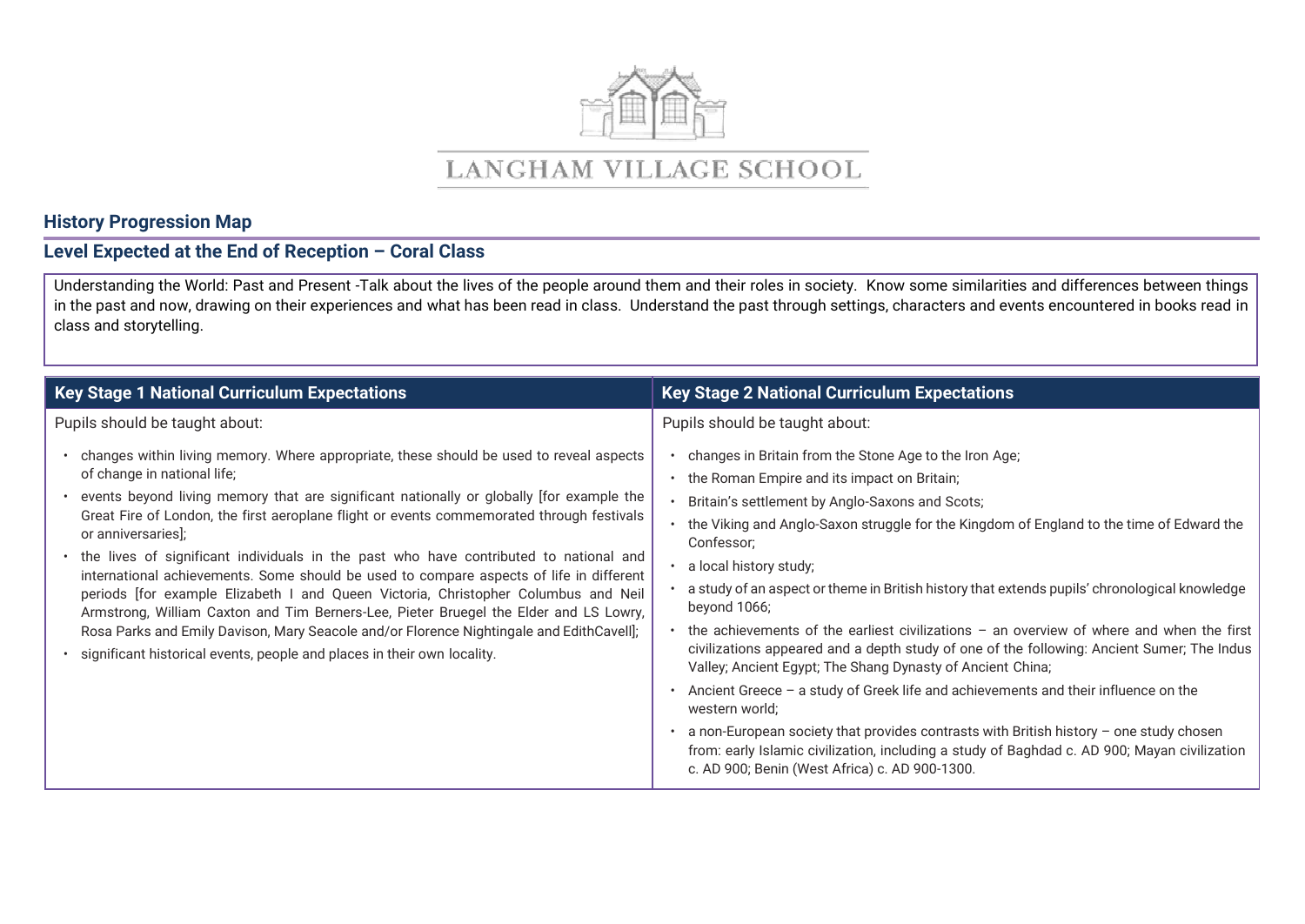|                                   | <b>KS1 - AMBER CLASS</b>                                                                                                                                                                                                                                                                                                                                  | <b>LKS2 - Quartz Class</b>                                                                                                                                                                                                                                        | <b>UKS2 - Jet Class</b>                                                                                                                                                                             |  |
|-----------------------------------|-----------------------------------------------------------------------------------------------------------------------------------------------------------------------------------------------------------------------------------------------------------------------------------------------------------------------------------------------------------|-------------------------------------------------------------------------------------------------------------------------------------------------------------------------------------------------------------------------------------------------------------------|-----------------------------------------------------------------------------------------------------------------------------------------------------------------------------------------------------|--|
| <b>Historical Interpretations</b> | <b>KS1 History National Curriculum</b><br>Children should understand some of the ways in which we find<br>out about the past and identify different ways in which it is                                                                                                                                                                                   | <b>KS2 History National Curriculum</b><br>Children should understand how our knowledge of the past is<br>constructed from a range of sources.                                                                                                                     | <b>KS2 History National Curriculum</b><br>Children should understand how our knowledge of the past is<br>constructed from a range of sources.                                                       |  |
|                                   | represented.<br>Children can:                                                                                                                                                                                                                                                                                                                             | Children can:<br>look at more than two versions of the same event or story<br>a.<br>in history and identify differences;<br>investigate different accounts of historical events and be<br>$\mathbf b$<br>able to explain some of the reasons why the accounts may | Children can:<br>find and analyse a wide range of evidence about the past;<br>a                                                                                                                     |  |
|                                   | start to compare two versions of a past event;<br>a.<br>observe and use pictures, photographs and artefacts to<br>$\mathbf{b}$<br>find out about the past;                                                                                                                                                                                                |                                                                                                                                                                                                                                                                   | use a range of evidence to offer some clear reasons for<br>b.<br>different interpretations of events, linking this to factual<br>understanding about the past;                                      |  |
|                                   | start to use stories or accounts to distinguish between<br>$\mathbb C$<br>fact and fiction;                                                                                                                                                                                                                                                               | be different.                                                                                                                                                                                                                                                     | consider different ways of checking the accuracy of<br>interpretations of the past;                                                                                                                 |  |
|                                   | explain that there are different types of evidence and<br>-d<br>sources that can be used to help represent the past.                                                                                                                                                                                                                                      |                                                                                                                                                                                                                                                                   | start to understand the difference between primary and<br>d<br>secondary evidence and the impact of this on reliability;                                                                            |  |
|                                   |                                                                                                                                                                                                                                                                                                                                                           |                                                                                                                                                                                                                                                                   | show an awareness of the concept of propaganda;<br>$\epsilon$                                                                                                                                       |  |
|                                   |                                                                                                                                                                                                                                                                                                                                                           |                                                                                                                                                                                                                                                                   | know that people in the past represent events or ideas in a<br>way that may be to persuade others;                                                                                                  |  |
|                                   |                                                                                                                                                                                                                                                                                                                                                           |                                                                                                                                                                                                                                                                   | begin to evaluate the usefulness of different sources.                                                                                                                                              |  |
|                                   | <b>KS1 History National Curriculum</b><br>Children should ask and answer questions, using other sources<br>to show that they know and understand key features of events.<br>Children can:                                                                                                                                                                 | <b>KS2 History National Curriculum</b><br>Pupils should regularly address and sometimes devise<br>historically valid questions about change, cause, similarity and<br>difference, and significance.                                                               | <b>KS2 History National Curriculum</b><br>Pupils should regularly address and sometimes devise<br>historically valid questions about change, cause, similarity and<br>difference, and significance. |  |
|                                   | observe or handle evidence to ask simple questions about<br>a.<br>the past;<br>observe or handle evidence to find answers to simple<br>b.<br>questions about the past on the basis of simple<br>observations:<br>a<br>choose and select evidence and say how it can be used to<br>$\mathbb C$<br>b.<br>find out about the past.<br>$\mathbb C$<br>d.<br>e | Children should construct informed responses that involve<br>thoughtful selection and organisation of relevant historical<br>information.                                                                                                                         | Children should construct informed responses that involve<br>thoughtful selection and organisation of relevant historical<br>information.                                                           |  |
|                                   |                                                                                                                                                                                                                                                                                                                                                           | Children can:                                                                                                                                                                                                                                                     | Children can:                                                                                                                                                                                       |  |
|                                   |                                                                                                                                                                                                                                                                                                                                                           | use a range of sources to find out about the past;                                                                                                                                                                                                                | recognise when they are using primary and secondary<br>sources of information to investigate the past;                                                                                              |  |
| Historical Investigations         |                                                                                                                                                                                                                                                                                                                                                           | construct informed responses about one aspect of life ora                                                                                                                                                                                                         |                                                                                                                                                                                                     |  |
|                                   |                                                                                                                                                                                                                                                                                                                                                           | key event in the past through careful selection and<br>organisation of relevant historical information;                                                                                                                                                           | use a wide range of different evidence to collect evidence<br>-b<br>about the past, such as ceramics, pictures, documents,                                                                          |  |
|                                   |                                                                                                                                                                                                                                                                                                                                                           | gather more detail from sources such as maps to build up<br>a clearer picture of the past;<br>regularly address and sometimes devise own questions to<br>find answers about the past;                                                                             | printed sources, posters, online material, pictures,<br>photographs, artefacts, historic statues, figures,<br>sculptures, historic sites;                                                           |  |
|                                   |                                                                                                                                                                                                                                                                                                                                                           |                                                                                                                                                                                                                                                                   | select relevant sections of information to address<br>$\mathbb{C}$                                                                                                                                  |  |
|                                   |                                                                                                                                                                                                                                                                                                                                                           | begin to undertake their own research.                                                                                                                                                                                                                            | historically valid questions and construct detailed,<br>informed responses;                                                                                                                         |  |
|                                   |                                                                                                                                                                                                                                                                                                                                                           |                                                                                                                                                                                                                                                                   | investigate their own lines of enquiry by posing historically<br>valid questions to answer.                                                                                                         |  |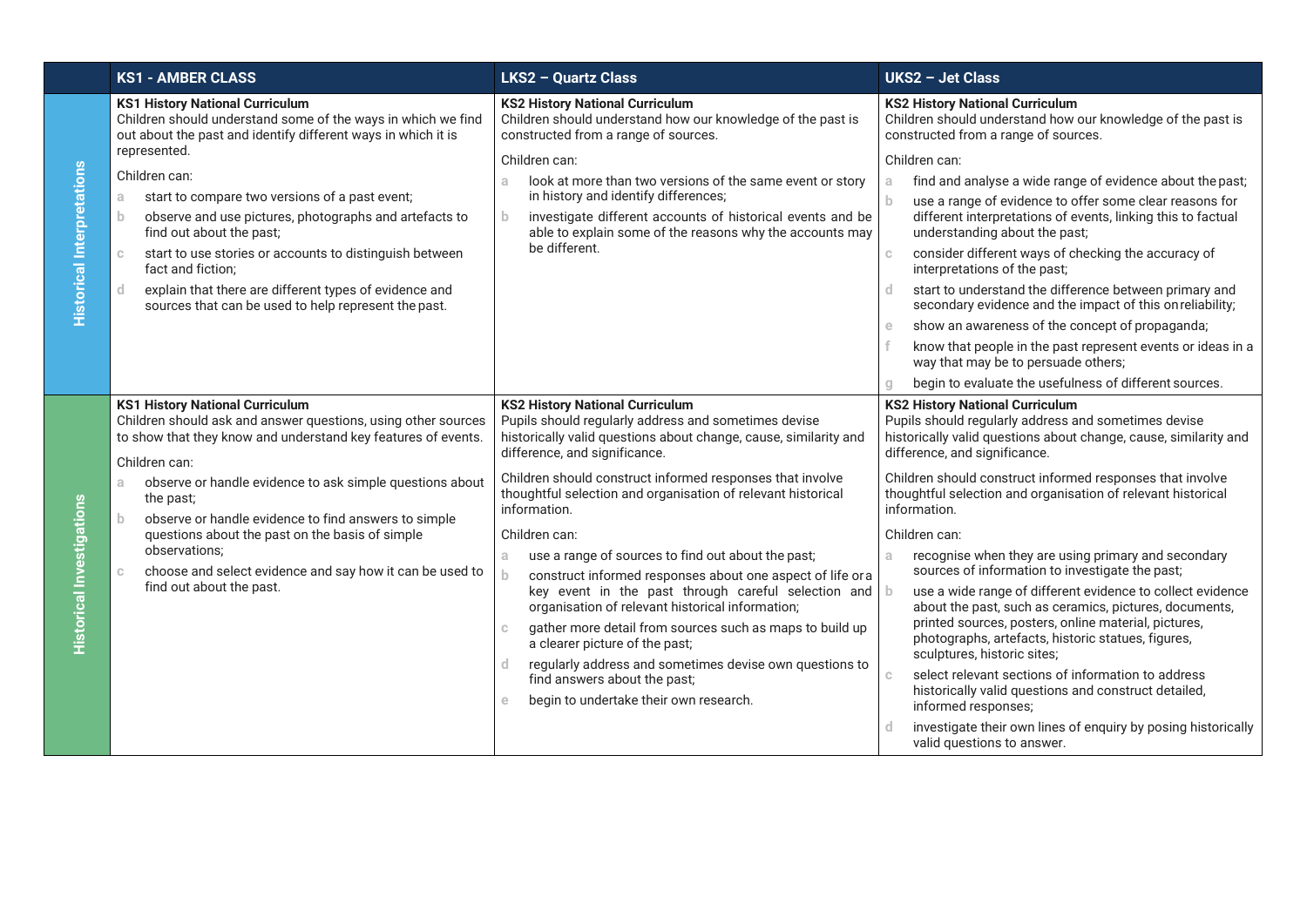|                                                                                                                               | <b>KS1 History National Curriculum</b><br>Pupils should develop an awareness of the past, using<br>common words and phrases relating to the passing of time.<br>They should know where the people and events they study fit<br>within a chronological framework.                                                                                                                                                                                                                         | <b>KS2 History National Curriculum</b><br>Pupils should continue to develop a chronologically secure<br>knowledge and understanding of British, local and world<br>history, establishing clear narratives within and across the<br>periods they study.                                                                                     | <b>KS2 History National Curriculum</b><br>Pupils should continue to develop a chronologically secure<br>knowledge and understanding of British, local and world<br>history, establishing clear narratives within and across the<br>periods they study.                                                                                                                                                                                                              |  |  |
|-------------------------------------------------------------------------------------------------------------------------------|------------------------------------------------------------------------------------------------------------------------------------------------------------------------------------------------------------------------------------------------------------------------------------------------------------------------------------------------------------------------------------------------------------------------------------------------------------------------------------------|--------------------------------------------------------------------------------------------------------------------------------------------------------------------------------------------------------------------------------------------------------------------------------------------------------------------------------------------|---------------------------------------------------------------------------------------------------------------------------------------------------------------------------------------------------------------------------------------------------------------------------------------------------------------------------------------------------------------------------------------------------------------------------------------------------------------------|--|--|
| <b>Chronological Understanding</b>                                                                                            | Children can:<br>sequence artefacts and events that are close together in<br>a.<br>time:<br>order dates from earliest to latest on simple timelines;<br>b.<br>sequence pictures from different periods;<br>$\mathbb{C}$<br>describe memories and changes that have happened in<br>d<br>their own lives:<br>use words and phrases such as: old, new, earliest, latest,<br>past, present, future, century, new, newest, old, oldest,<br>modern, before, after to show the passing of time. | Children can:<br>sequence several events, artefacts or historical figures on<br>a.<br>a timeline using dates, including those that are sometimes<br>further apart, and terms related to the unit being studied<br>and passing of time;<br>understand that a timeline can be divided into BC (Before<br>b.<br>Christ) and AD (Anno Domini). | Children can:<br>order an increasing number of significant events,<br>movements and dates on a timeline using dates<br>accurately;<br>accurately use dates and terms to describe historical<br>events;<br>understand and describe in some detail the main changes<br>$\mathbb{C}$<br>to an aspect in a period in history;<br>understand how some historical events/periods occurred<br>concurrently in different locations, e.g. Indus Valley and<br>Ancient Egypt. |  |  |
| Past<br>nderstanding of<br>People and Changes in the<br>Ξ<br>$\mathbf{E}$<br>$\omega$<br>$\overline{a}$<br>ਫ਼<br>Events,<br>g | <b>KS1 History National Curriculum</b><br>Pupils should identify similarities and differences between<br>ways of life in different periods.                                                                                                                                                                                                                                                                                                                                              | <b>KS2 History National Curriculum</b><br>Children should note connections, contrasts and trends over<br>time.                                                                                                                                                                                                                             | <b>KS2 History National Curriculum</b><br>Pupils should note connections, contrasts and trends over<br>time.                                                                                                                                                                                                                                                                                                                                                        |  |  |
|                                                                                                                               | Children should choose and use parts of stories and other<br>sources to show that they know and understand key features<br>of events.                                                                                                                                                                                                                                                                                                                                                    | Children can:<br>note key changes over a period of time and be able to give<br>a.<br>reasons for those changes;                                                                                                                                                                                                                            | Children can:<br>identify and note connections, contrasts and trends over<br>time in the everyday lives of people;                                                                                                                                                                                                                                                                                                                                                  |  |  |
|                                                                                                                               | Children can:<br>recognise some similarities and differences between the<br>a<br>past and the present;                                                                                                                                                                                                                                                                                                                                                                                   | find out about the everyday lives of people in time studied<br>compared with our life today;<br>explain how people and events in the past have influenced<br>C<br>life today;<br>identify key features, aspects and events of the time<br>d<br>studied;<br>describe connections and contrasts between aspects of<br>$\epsilon$             | use appropriate historical terms such as culture, religious,<br>social, economic and political when describing the past;<br>examine causes and results of great events and the                                                                                                                                                                                                                                                                                      |  |  |
|                                                                                                                               | identify similarities and differences between ways of life in<br>$\mathbf b$<br>different periods;<br>know and recount episodes from stories and significant<br>$\mathbb{C}$<br>events in history;                                                                                                                                                                                                                                                                                       |                                                                                                                                                                                                                                                                                                                                            | impact these had on people;<br>describe the key features of the past, including attitudes,<br>beliefs and the everyday lives of men, women and<br>children.                                                                                                                                                                                                                                                                                                         |  |  |
|                                                                                                                               | understand that there are reasons why people in the past<br>-d<br>acted as they did;<br>describe significant individuals from the past.<br>$\epsilon$                                                                                                                                                                                                                                                                                                                                    | history, people, events and artefacts studied.                                                                                                                                                                                                                                                                                             |                                                                                                                                                                                                                                                                                                                                                                                                                                                                     |  |  |